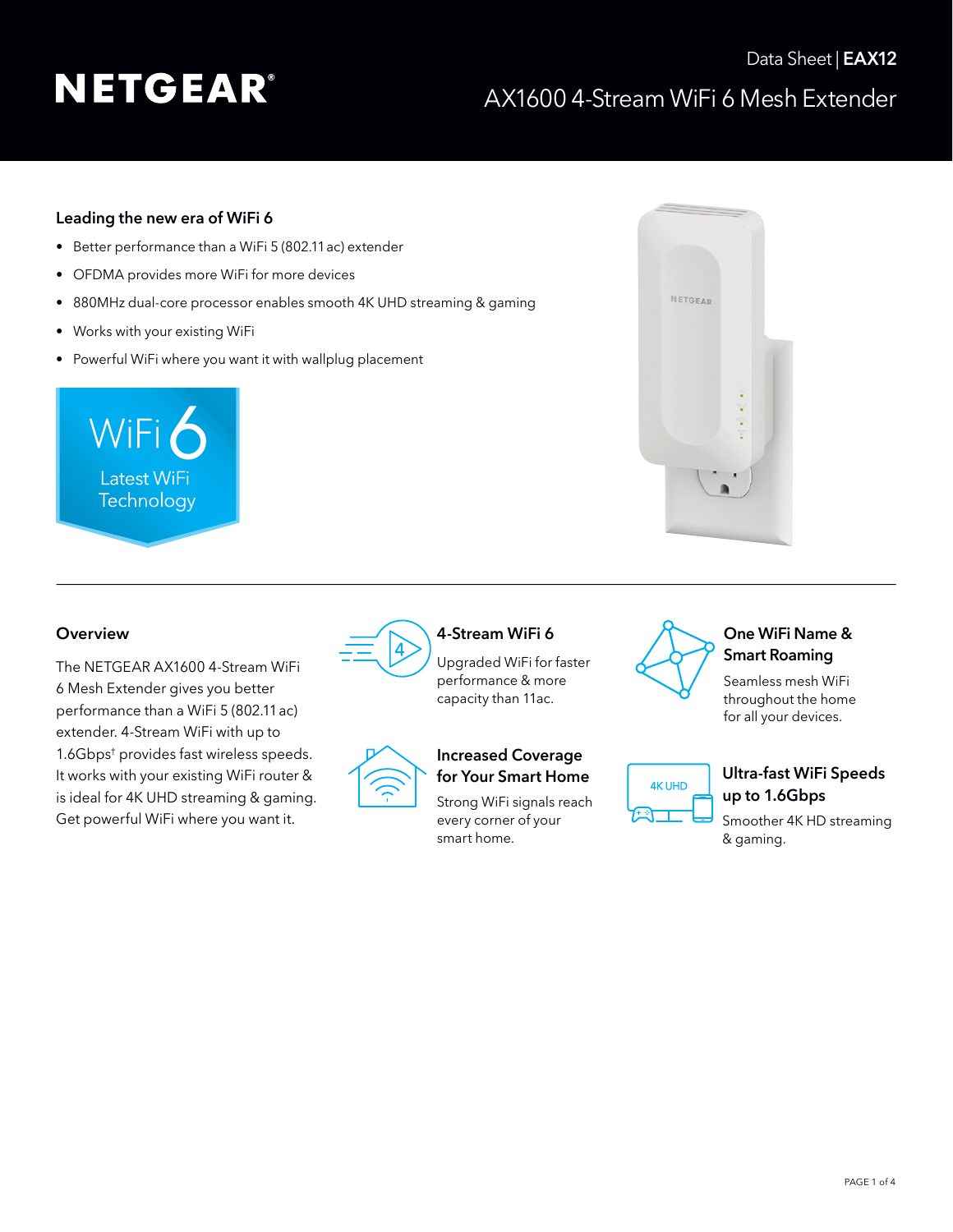

## **AX1600 4-Stream WiFi Mesh Extender**

Create a Mesh WiFi System using the WiFi you already have



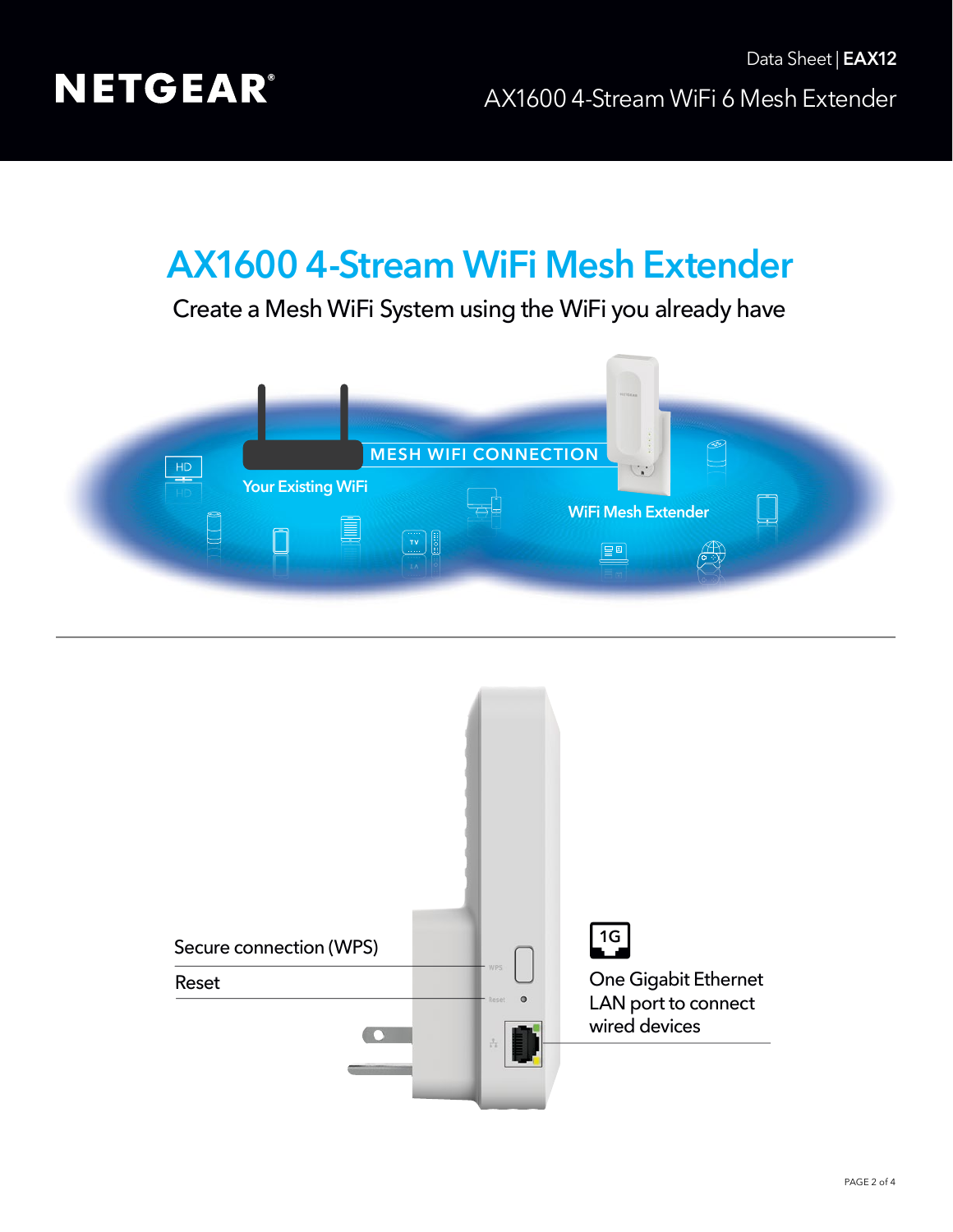# **NETGEAR®**

### AX1600 4-Stream WiFi 6 Mesh Extender Data Sheet | **EAX12**

### **Nighthawk App**

The NETGEAR Nighthawk® App makes it easy to set up your extender and get more out of your WiFi. With the app, you can install your extender in a few steps—just connect your mobile device to the network and the app will walk you through the rest. Once set up, you can use the intuitive dashboard to manage your network.

- Network Management—Easily monitor and manage your home network
- Quick Setup—Get connected in just minutes
- Get it at [nighthawk-app.com](http://nighthawk-app.com)